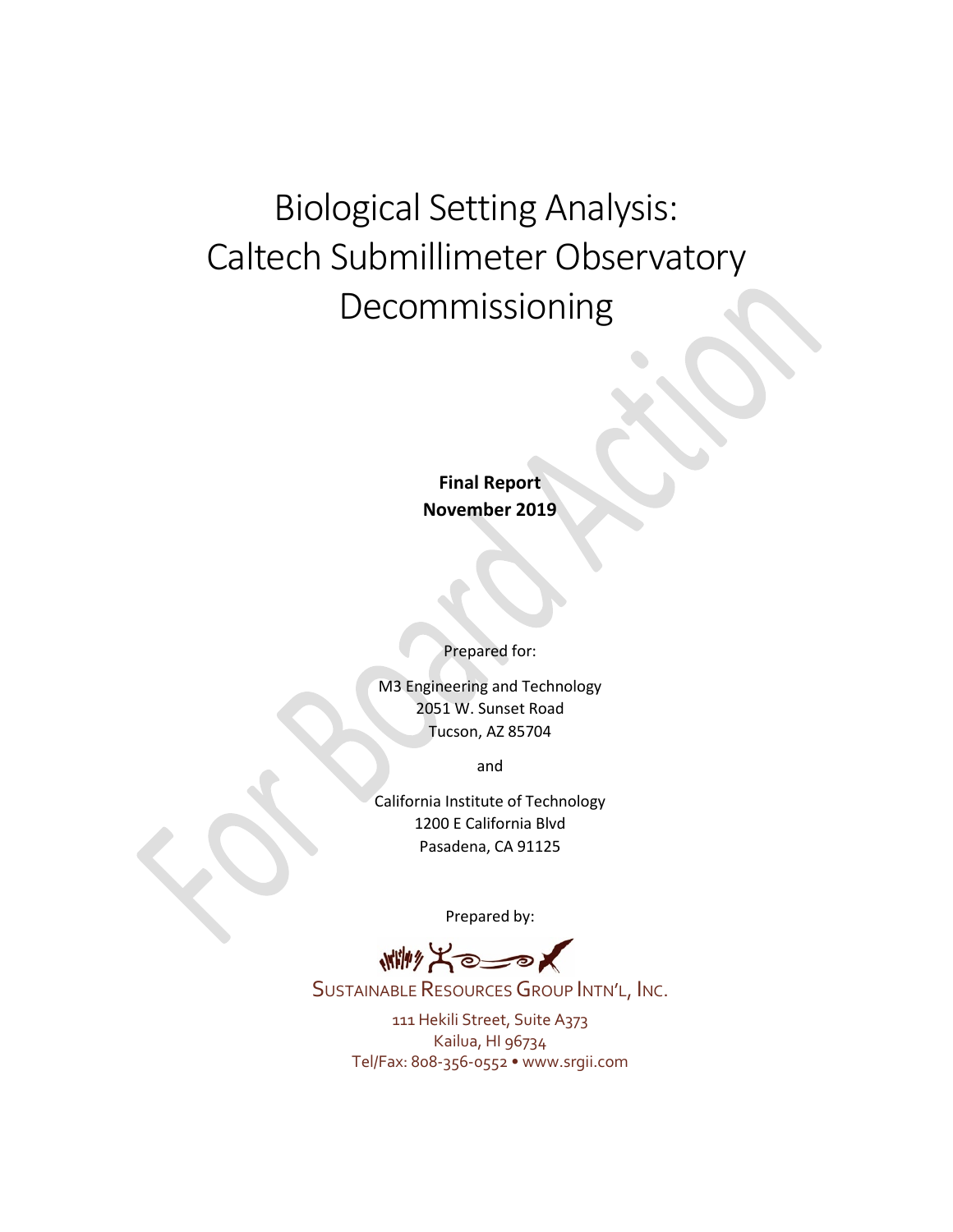# **Contents**

| 1              |       |                                                                              |  |  |  |  |
|----------------|-------|------------------------------------------------------------------------------|--|--|--|--|
| $\overline{2}$ |       |                                                                              |  |  |  |  |
|                | 2.1   |                                                                              |  |  |  |  |
|                | 2.2   |                                                                              |  |  |  |  |
|                | 2.3   |                                                                              |  |  |  |  |
|                | 2.3.1 |                                                                              |  |  |  |  |
|                | 2.3.2 |                                                                              |  |  |  |  |
| 3              |       |                                                                              |  |  |  |  |
| 4              |       |                                                                              |  |  |  |  |
| 5              |       | Protocols and Mitigation Measures for Protection of Biological Resources  10 |  |  |  |  |
|                | 5.1   |                                                                              |  |  |  |  |
|                | 5.2   |                                                                              |  |  |  |  |
|                | 5.3   |                                                                              |  |  |  |  |
| 5.4            |       |                                                                              |  |  |  |  |
|                | 5.5   |                                                                              |  |  |  |  |
| 6              |       |                                                                              |  |  |  |  |

# <span id="page-1-0"></span>**Acronyms**

| <b>BMP</b>   | <b>Best Management Practices</b>         |
|--------------|------------------------------------------|
| <b>CMP</b>   | Comprehensive Management Plan            |
| <b>CSO</b>   | Caltech Submillimeter Observatory        |
| <b>DLNR</b>  | Department of Land and Natural Resources |
| <b>DOFAW</b> | Division of Forestry and Wildlife        |
| EIS          | <b>Environmental Impact Statement</b>    |
| <b>ISMP</b>  | <b>Invasive Species Management Plan</b>  |
| <b>OMKM</b>  | Office of Maunakea Management            |
| SOP          | <b>Standard Operating Procedure</b>      |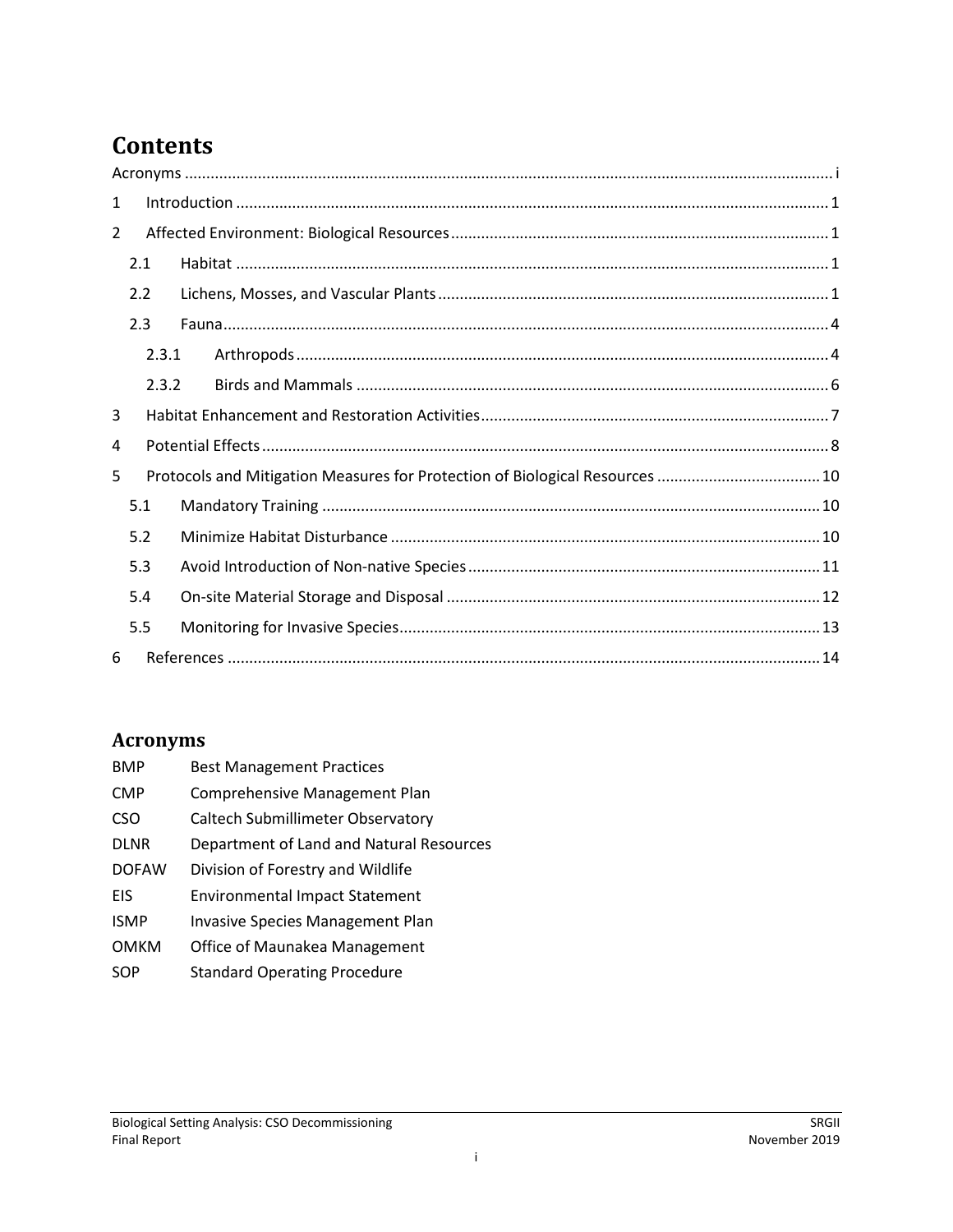# <span id="page-2-0"></span>**1 Introduction**

This Biological Settings Analysis was prepared to support the biological discussion in the various documents associated with the Caltech Submillimeter Observatory decommissioning, most notably an Environmental Assessment and a Conservation District Use Application. The report describes the existing environment with regard to biological resources, outlines the restoration scenarios that may occur as part of the decommissioning process, describes the potential effects on biological resources for the deconstruction and restoration scenarios, and prescribes protocols and mitigation measures for the protection of biological resourcesto be incorporated into decommissioning planning. This report is not an approval document and does not endorse any particular alternative. Rather, this report is a disclosure document that discusses a range of possibilities, the likely impacts to biological resources, and informs the alternatives that will be analyzed in depth in an Environmental Assessment.

# <span id="page-2-1"></span>**2 Affected Environment: Biological Resources**

The Caltech Submillimeter Observatory (CSO) is located on a 0.75-acre site at 13,350 ft. elevation near the summit of Maunakea, Island of Hawai'i. The site is located within the Astronomy Precinct of the Maunakea Science Reserve, on State land that is leased by the University of Hawai'i and managed by the Office of Maunakea Management (OMKM). The project site was disturbed by grading and construction of the CSO in 1987. Other construction in the area during the same period included erection of the James Clerk Maxwell Telescope and a road to access these new observatories. These activities resulted in the sites being leveled and fill being deposited in the area around the project site.

# <span id="page-2-2"></span>**2.1 Habitat**

 $\overline{a}$ 

The CSO is located in the alpine stone desert ecosystem, which occurs above the 11,150 ft. elevation on Maunakea. The alpine stone desert is characterized by low precipitation, high rates of evaporation, high wind speeds, high solar radiation, regular freezing and thawing cycles, and a porous substrate. These characteristics limit the development of the plant and animal communities in this zone (Aldrich 2005). The CSO site is located on a lava flow composed mainly of basalt.

#### <span id="page-2-3"></span>**2.2 Lichens, Mosses, and Vascular Plants**

The plant community in the alpine stone desert consists of species of lichens and mosses with sparsely distributed vascular plants.<sup>[1](#page-2-4)</sup> Lichens are the dominant species present. About half of the lichens recorded on Maunakea have not been identified to the species level and thus are of unknown origin. Twenty three species of lichen and approximately twelve species of moss known to occur within the Maunakea alpine stone desert have been identified to the species level (Berryman and Smith 2011, Smith et al. 1982). All lichen and moss species identified on Maunakea to date are native to the Hawaiian Islands.

Vascular plants grow mainly at the base of larger rocks where soil and water accumulate and they are protected from the wind (Char 1999). The most abundant vascular species in Maunakea's alpine stone desert are two grass species, Hawaiian bentgrass (*Agrostis sandwicensis*) and *pili uka* (*Trisetum* 

<span id="page-2-4"></span> $<sup>1</sup>$  All discussion on the plant community in general includes lichens. Although lichens are not plants they are often</sup> grouped into the vegetative community by land managers for consideration of species presence and effects of management activities.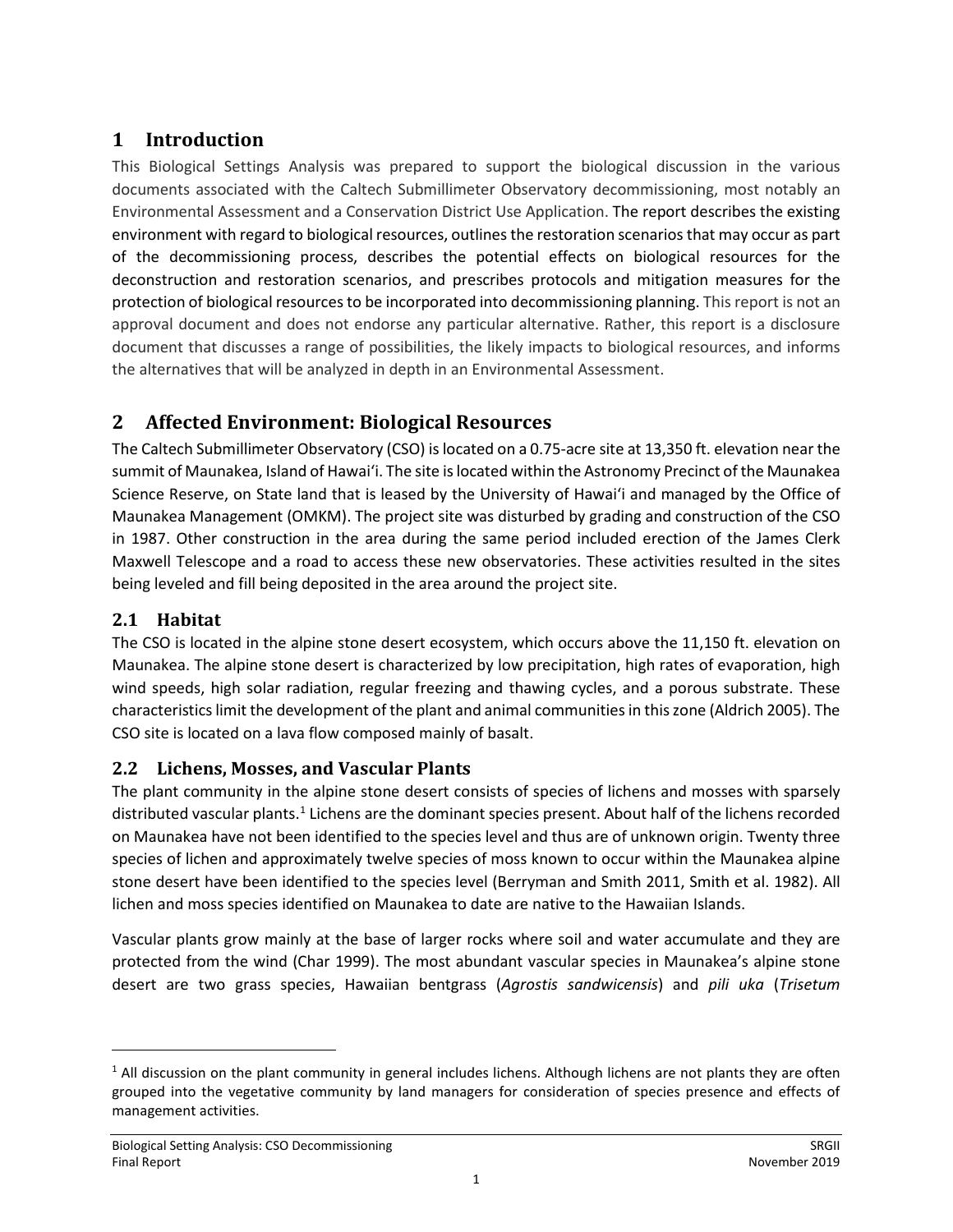*glomeratum*), and two fern species, *'iwa 'iwa* (*Asplenium adiantum-nigrum*) and Douglas' bladderfern (*Cystopteris douglasii*). Of these four species, Hawaiian bentgrass is the most common.

Lichens, mosses, and vascular plants recorded in the alpine stone desert are listed in [Table 1](#page-3-0) (SRGII 2009 and Gerrish 2011). Gerrish (2011) conducted a botanical survey that by design documented all individual vascular plants, native and non-native, in the vicinity of the project site. None of the lichens, mosses, or vascular plants present within the alpine stone desert are currently listed or proposed for listing as threatened or endangered species.

To determine the presence, abundance and composition of lichens, mosses, and vascular plants throughout the entire project site, a survey was conducted that involved walking transects and recording species presence within and just outside of the site (Appendix A, Medeiros 2019). The survey report details the sparse nature of lichens and vegetation and their locations. Eleven clumps of lichens were observed. The most abundant vascular plant in and near the survey site was the endemic grass *pili uka* (*Trisetum glomeratum*). Most *pili uka* clumps were growing on topographically disturbed areas and one individual was found growing in a crack in the pavement driveway. Several individual *'iwa 'iwa* ferns were found just outside of the east-to-south boundary of the subleased lands, none were found within the subleased lands. No other plant species were recorded.

<span id="page-3-0"></span>

| <b>Species Name</b>  | Hawaiian/<br><b>Common Name</b> | Origin        | <b>Notes</b>      | <b>Documented in the</b><br>Vicinity of the CSO |  |  |
|----------------------|---------------------------------|---------------|-------------------|-------------------------------------------------|--|--|
| <b>Lichens</b>       |                                 |               |                   |                                                 |  |  |
| Acarospora cf.       | ---                             | <b>Native</b> | Uncommon          |                                                 |  |  |
| depressa             |                                 |               |                   |                                                 |  |  |
| <b>Baeomyces</b>     |                                 | <b>Native</b> | Abundance Unknown | Previously Recorded                             |  |  |
| skottsbergii         |                                 |               |                   |                                                 |  |  |
| Candelariella        |                                 | <b>Native</b> | Common            |                                                 |  |  |
| vitellina            |                                 |               |                   |                                                 |  |  |
| Diploschistes        |                                 | <b>Native</b> | Abundance Unknown | <b>Previously Recorded</b>                      |  |  |
| lutescens            |                                 |               |                   |                                                 |  |  |
| Lecanora muralis     | ---                             | <b>Native</b> | Common            |                                                 |  |  |
|                      |                                 | <b>Native</b> | Abundance Unknown | Recorded during                                 |  |  |
| Lecanora polytropa   |                                 |               |                   | recent survey                                   |  |  |
|                      |                                 |               |                   | (Medeiros 2019)                                 |  |  |
| Lecidea skottsbergii | ---                             | <b>Native</b> | Common            | Previously Recorded                             |  |  |
| Lecidea vulcanica    |                                 | <b>Native</b> | Uncommon          |                                                 |  |  |
| Physcia dubia        | ---                             | <b>Native</b> | Common            | ---                                             |  |  |
| Pseudephebe          |                                 | <b>Native</b> | Common            |                                                 |  |  |
| pubescens            |                                 |               |                   |                                                 |  |  |
| Rhizocarpon          |                                 | <b>Native</b> | Common            | <b>Previously Recorded</b>                      |  |  |
| geographicum         |                                 |               |                   |                                                 |  |  |
| Umbilicariah         |                                 | <b>Native</b> | Common            | <b>Previously Recorded</b>                      |  |  |
| hawaiiensis          |                                 |               |                   |                                                 |  |  |
| <b>Umbilicaria</b>   |                                 | <b>Native</b> | Common            | <b>Previously Recorded</b>                      |  |  |
| magnussonii          |                                 |               |                   |                                                 |  |  |
| Umbilicaria pacifica | ---                             | <b>Native</b> | Uncommon          |                                                 |  |  |

|  | Table 1. Lichen, Moss, and Vascular Plant Species Recorded in the Summit Region of Maunakea |  |  |
|--|---------------------------------------------------------------------------------------------|--|--|
|  |                                                                                             |  |  |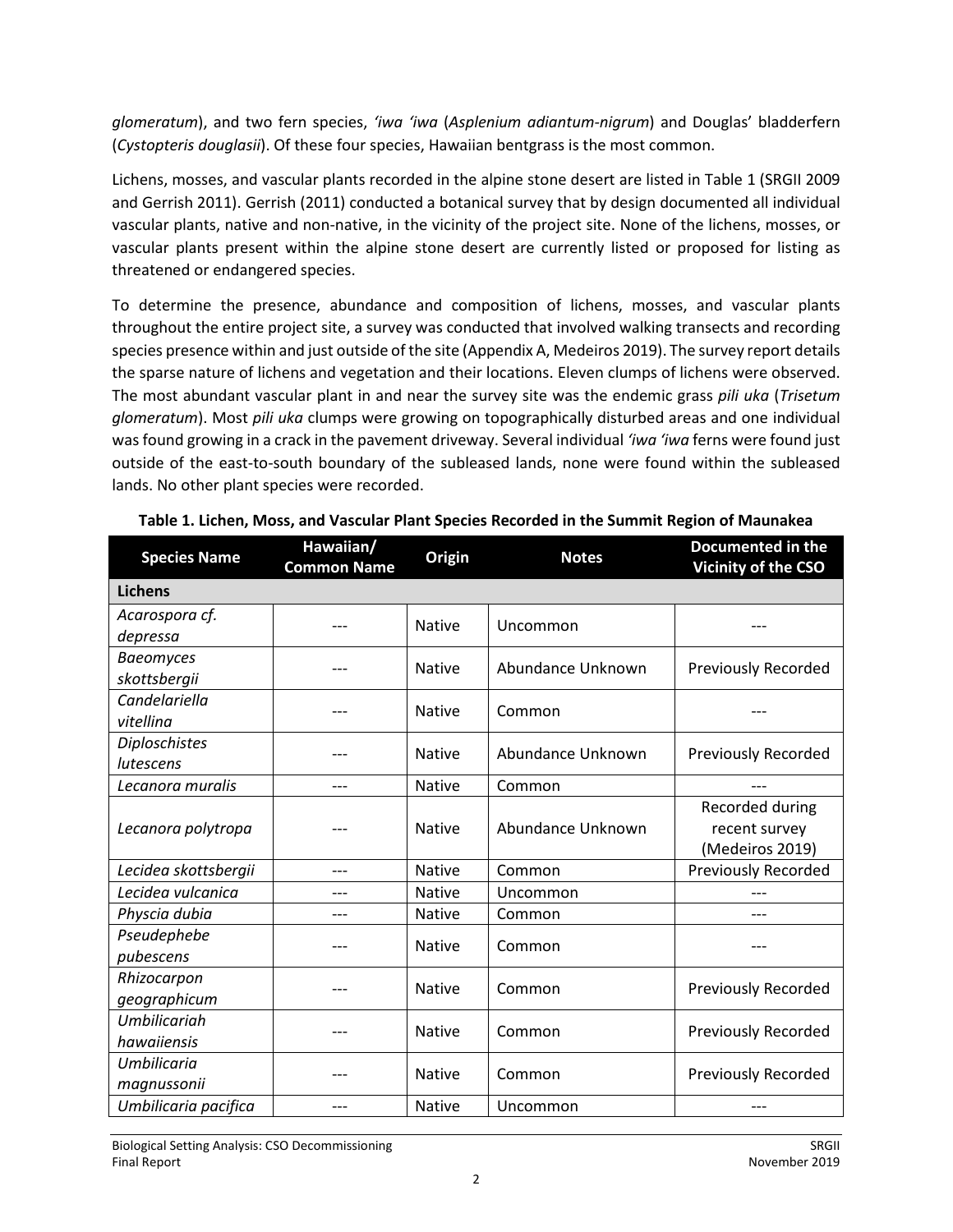| <b>Species Name</b>                | Hawaiian/<br><b>Common Name</b> | Origin                    | <b>Notes</b>                                                      | Documented in the<br>Vicinity of the CSO            |  |  |  |  |
|------------------------------------|---------------------------------|---------------------------|-------------------------------------------------------------------|-----------------------------------------------------|--|--|--|--|
|                                    | <b>Mosses</b>                   |                           |                                                                   |                                                     |  |  |  |  |
| Amphidium<br>tortuosum             |                                 | <b>Native</b>             | Occasional                                                        | <b>Previously Recorded</b>                          |  |  |  |  |
| Andreaea acutifolia                | ---                             | <b>Native</b>             | Occasional                                                        | <b>Previously Recorded</b>                          |  |  |  |  |
| Bryum caespiticum                  |                                 | <b>Native</b>             | Uncommon                                                          |                                                     |  |  |  |  |
| Bryum hawaiicum                    | ---                             | Endemic                   | Uncommon                                                          |                                                     |  |  |  |  |
| Encalypta<br>rhabdocarpa           |                                 | <b>Native</b>             | Abundance unknown                                                 | <b>Previously Recorded</b>                          |  |  |  |  |
| Grimmia apocarpa<br>var. pulvinata | ---                             | <b>Native</b>             | Occasional                                                        |                                                     |  |  |  |  |
| Grimmia cf. pilifera               |                                 | <b>Native</b>             | Uncommon                                                          |                                                     |  |  |  |  |
| Grimmia sp.                        | ---                             | <b>Native</b>             | Occasional                                                        | <b>Previously Recorded</b>                          |  |  |  |  |
| Pohlia cruda                       | ---                             | <b>Native</b>             | Common                                                            | <b>Previously Recorded</b>                          |  |  |  |  |
| Pohlia mauiensis                   | ---                             | Endemic                   | <b>Historical Records Only</b>                                    |                                                     |  |  |  |  |
| Racomitrium<br>lanuginosum         |                                 | <b>Native</b>             | <b>Historical Records Only</b>                                    | <b>Previously Recorded</b>                          |  |  |  |  |
| Rosulabryum<br>capillare           |                                 | <b>Native</b>             | <b>Historical Records Only</b>                                    |                                                     |  |  |  |  |
| <b>Tortella humilis</b>            | ---                             | <b>Native</b>             | Uncommon                                                          |                                                     |  |  |  |  |
| Zygodon<br>tetragonostomus         |                                 | <b>Native</b>             | Uncommon                                                          |                                                     |  |  |  |  |
|                                    |                                 | Herbs, Ferns, and Grasses |                                                                   |                                                     |  |  |  |  |
| Agrostis<br>sandwicensis           | Hawaiian<br>bentgrass           | Endemic                   | Grass                                                             |                                                     |  |  |  |  |
| Asplenium<br>adiantum-nigrum       | 'iwa 'iwa                       | <b>Native</b>             | Fern found on lava<br>flows                                       | Recorded during<br>recent survey<br>(Medeiros 2019) |  |  |  |  |
| Asplenium<br>trichomanes           | ʻoāliʻi                         | <b>Native</b>             | Fern, uncommon                                                    |                                                     |  |  |  |  |
| Cystopteris douglasii              | Douglas<br>bladderfern          | Native                    | Fern that grows on<br>weathered rock. USFWS<br>Species of Concern |                                                     |  |  |  |  |
| Hypochaeris radicata               | hairy cat's ear                 | Non-<br><b>Native</b>     | Herb                                                              |                                                     |  |  |  |  |
| Scenecio<br>madagascarensis        | fireweed                        | Non-<br><b>Native</b>     | Herb                                                              | Previously Recorded                                 |  |  |  |  |
| Taraxicum officinale               | common<br>dandelion             | Non-<br>Native            | Herb                                                              |                                                     |  |  |  |  |
| Tetramolopium<br>humile humile     | alpine<br>tetramolopium         | Endemic                   | Herb                                                              |                                                     |  |  |  |  |
| <b>Trisetum</b><br>glomeratum      | pili uka                        | Endemic                   | Grass                                                             | Recorded during<br>recent survey<br>(Medeiros 2019) |  |  |  |  |
| Vaccinium<br>reticulatum           | 'ōhelo 'ai                      | <b>Native</b>             | Shrub, unlikely to be in<br>the vicinity of the site              |                                                     |  |  |  |  |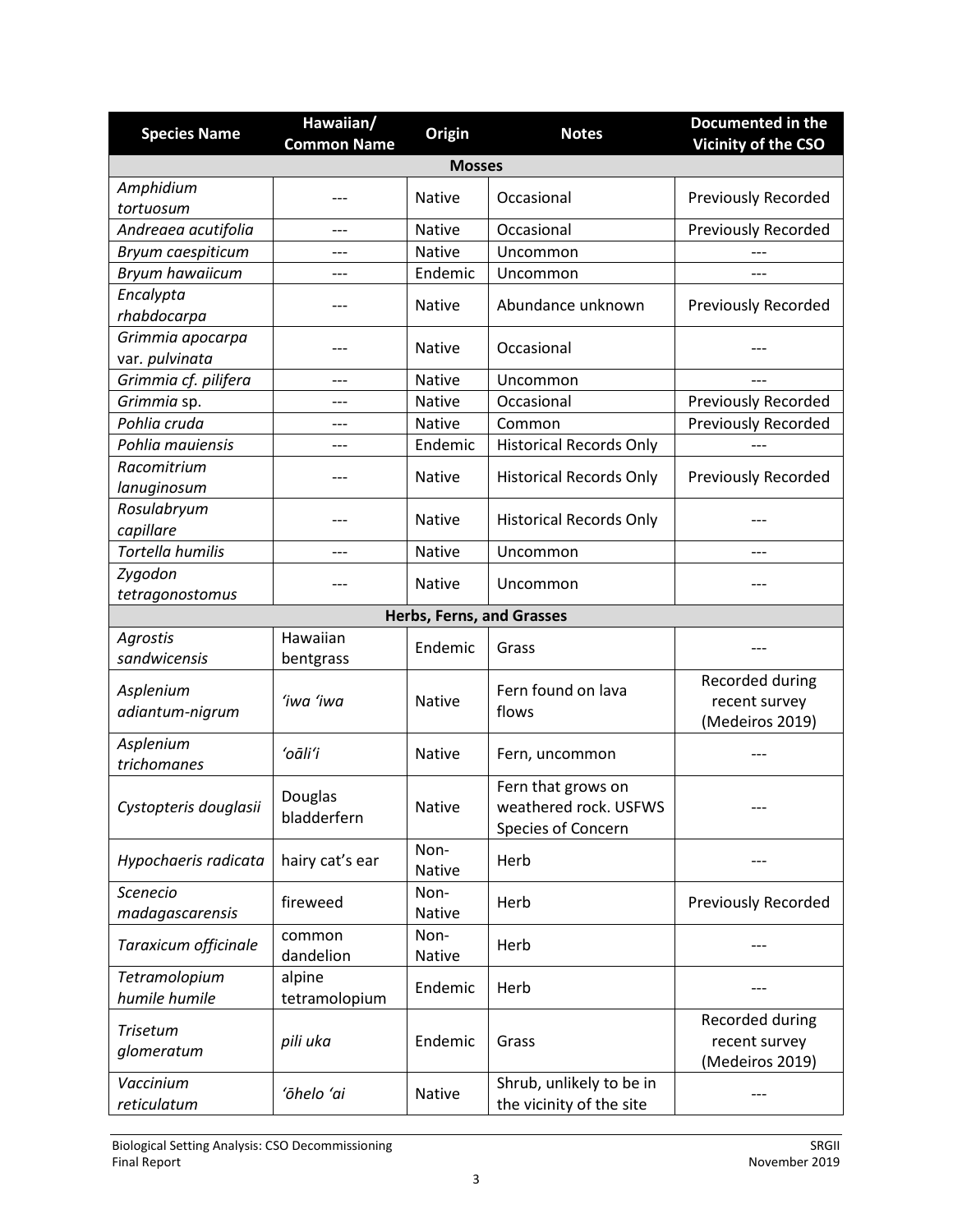#### <span id="page-5-0"></span>**2.3 Fauna**

### <span id="page-5-1"></span>**2.3.1 Arthropods**

Arthropods are the most common fauna present in the alpine stone desert ecosystem. Both native and non-native arthropods inhabit the Astronomy Precinct. Surveys typically distinguish between resident and non-resident species. Resident arthropods are cold-adapted species that occur and survive on the mountain at higher elevations. Non-resident species are those that are brought to the summit by the aeolian drift process (i.e. blown up by the wind) or are inadvertently transported through human activity. Non-resident species die in the cold weather and provide an important food source for resident species.

While the diversity of resident native arthropod species present at the summit is low, arthropod surveys and invasive species monitoring within the Astronomy Precinct indicate that the abundance of resident native arthropods is much higher than resident non-natives(SRGII 2009, Kirkpatrick and Klasner 2015, and OMKM unpublished data). Native resident species include the wēkiu bug (*Nysius wekiuicola*), a noctuid moth (*Agrotis kuamauna*), a hide beetle (*Dermestes maculatus*), the Hawaiian lycosid wolf spider (*Lycosa hawaiiensis*), a bark louse (*Palistreptus inconstans*), and a centipede (*Lithobius* sp.) (Medieiros et al. 2019, Howarth and Stone 1982). Some taxa recorded within the Astronomy Precinct have not been identified to species level, and because both native and non-native species from these families are known to occur in Hawai'i, the origin is unknown. These include two sheet-web spiders (*Erigone* spp.), an unidentified linyphiid sheet-web spider (Family Linyphiidae), two slender springtails (Family Entomobryidae), and two species of mites (Families Anystidae and Eupodidae) (Howarth and Stone 1982).

Invasive species monitoring is conducted by OMKM annually at various locations at the summit and quarterly at all observatories with the goal of detecting new invasive species threats. Invasive arthropod monitoring at observatories involves placing traps within and around the facilities and retrieving them approximately seven days later. Hand searches around the perimeter of each observatory are also conducted. Specimens are identified to the lowest taxa necessary to determine if the arthropod represents a potential threat as an invasive not currently present at the summit. OMKM staff are responsible for identification. Identification may entail sending specimens to the Bishop Museum staff, Hawaiʻi Ant Lab staff, or Department of Land and Natural Resources Division of Forestry and Wildlife (DLNR DOFAW) entomologist for consultation, if necessary. Most invasive species found in perimeter searches or traps outside of observatories are already dead and believed to be products of aeolian drift. If live specimens of invasive species are detected outside of the observatories, further monitoring is done to determine the extent of the population and the potential for eradication. Rapid response protocols and plausible control methods by taxa are detailed in the *Maunakea Invasive Species Management Plan* (ISMP) (Vanderwoude et al. 2015). Table 2 lists arthropods found in and around the CSO during the past five years of invasive species monitoring.

An assessment of the arthropod fauna present at the CSO site was conducted prior to construction of the observatory as part of an Environmental Impact Statement (EIS) (Group 70 1982). Two species of springtails and four species of mites were found in the soil at the CSO site and Hawaiian lycosid wolf spiders (*Lycosa hawaiiensis*) and an anystid mite were found under rocks at the CSO site.

An arthropod survey conducted as part of this project involved sampling by trapping, hand searches, and specimen collection from ice on the north side of the CSO observatory (Table 3, Appendix A, Medieros 2019). The majority of species recorded, with the exception of three, were species not native to the aeolian desert on Maunakea. One native spider species (*Lycosa hawaiiensis*) and one native moth species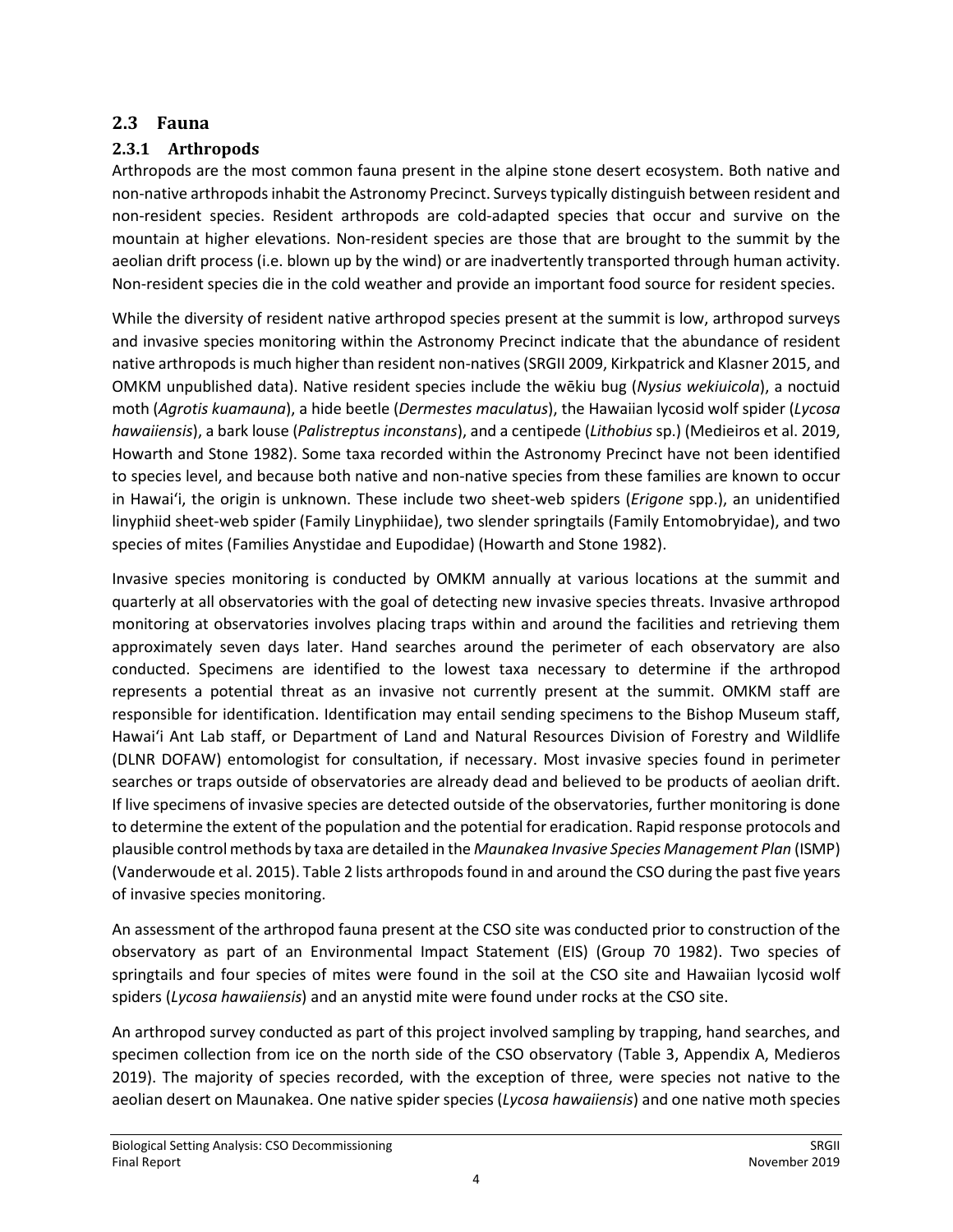(*Agrotis kuamauna*) were recorded, along with one fly species from an unknown origin (*Bradysia* sp.). Arthropods from the *Aphis* genera were found in the traps but could not be identified to the species level. All *Aphis* species in Hawaiʻi are non-native. *Aphis* species have been previously recorded in the aeolian desert on Maunakea. One member of the survey team who samples arthropods regularly in the UH managed areas on Maunakea, reported previously noting native spiders and caterpillars at or near the CSO site although they were not common in this recent survey (Jesse Eiben, pers. comm. 2018).

None of the arthropods present in the alpine stone desert on Maunakea are currently listed or proposed for listing as threatened or endangered species. The wēkiu bug (*Nysius wekiuicola*), a flightless insect that occurs in the summit region of Maunakea, was listed as a candidate endangered species in 1999 (USFWS 1999). The species was removed from the list in 2011 after it was determined that conservation actions were helping to stabilize population numbers (USFWS 2011). Wēkiu bugs are not found on lava flows or in areas dominated by compacted ash/silt as the habitat is considered unsuitable (UH Hilo 2010, Englund et al. 2007, Porter and Englund 2006). While wēkiu bugs have not been found in the lava flow habitat around the CSO, they are found in the area called the Poi Bowl, directly to the east of the CSO. The Poi Bowl is considered prime habitat for the wēkiu bug and will not be subject to disturbance during CSO decommissioning and restoration activities.

| Order       | <b>Family</b>     | <b>Scientific Name</b>   | Common<br><b>Name</b>  | Origin                                                                            |
|-------------|-------------------|--------------------------|------------------------|-----------------------------------------------------------------------------------|
| Acari       | Unknown           | Unknown                  | mites                  | Native & Non-native                                                               |
| Araneae     | Unknown           | Unknown                  | spiders                | Native & Non-native                                                               |
| Coleoptera  | Coccinellidae     | Harmonia conformis       | ladybird<br>beetle     | Non-native                                                                        |
| Coleoptera  | Coccinellidae     | Hippodamia convergens    | ladybird<br>beetle     | Non-native                                                                        |
| Coleoptera  | Scarabaeidae      | Onthophagus nigriventris | dung beetle            | Non-native                                                                        |
| Diptera     | Various           | Various                  | <b>Flies</b>           | The majority of fly<br>species are either non-<br>native or of unknown<br>origin. |
| Diptera     | Calliphoridae     | Unknown                  | blow flies             | Non-native                                                                        |
| Diptera     | Sphaeroceridae    | Unknown                  | dung flies             | Native & Non-native                                                               |
| Diptera     | Syrphidae         | Unknown                  | hover flies            | Non-native                                                                        |
| Hemiptera   | Aphididae         | Aphis sp.                | Aphids                 | Non-native                                                                        |
| Hemiptera   | Lygaeidae         | Nysius palor             | seed bug               | Non-native                                                                        |
| Hemiptera   | Pentatomidae      | Bagrada hilaris          | shield bug             | Non-native                                                                        |
| Hemiptera   | Psyllidae         | Unknown                  | jumping plant<br>louse | Native & Non-native                                                               |
| Hymenoptera | <b>Braconidae</b> | Unknown                  | braconid<br>wasp       | Native & Non-native                                                               |
| Lepidoptera | Pieridae          | Pieris rapae             | cabbage<br>butterfly   | Non-native                                                                        |
| Psocoptera  | Psocidae          | Unknown                  | bark lice              | Native & Non-native                                                               |

#### **Table 2. Arthropods Found In and Around the CSO During OMKM Invasive Species Monitoring (2013-2017)**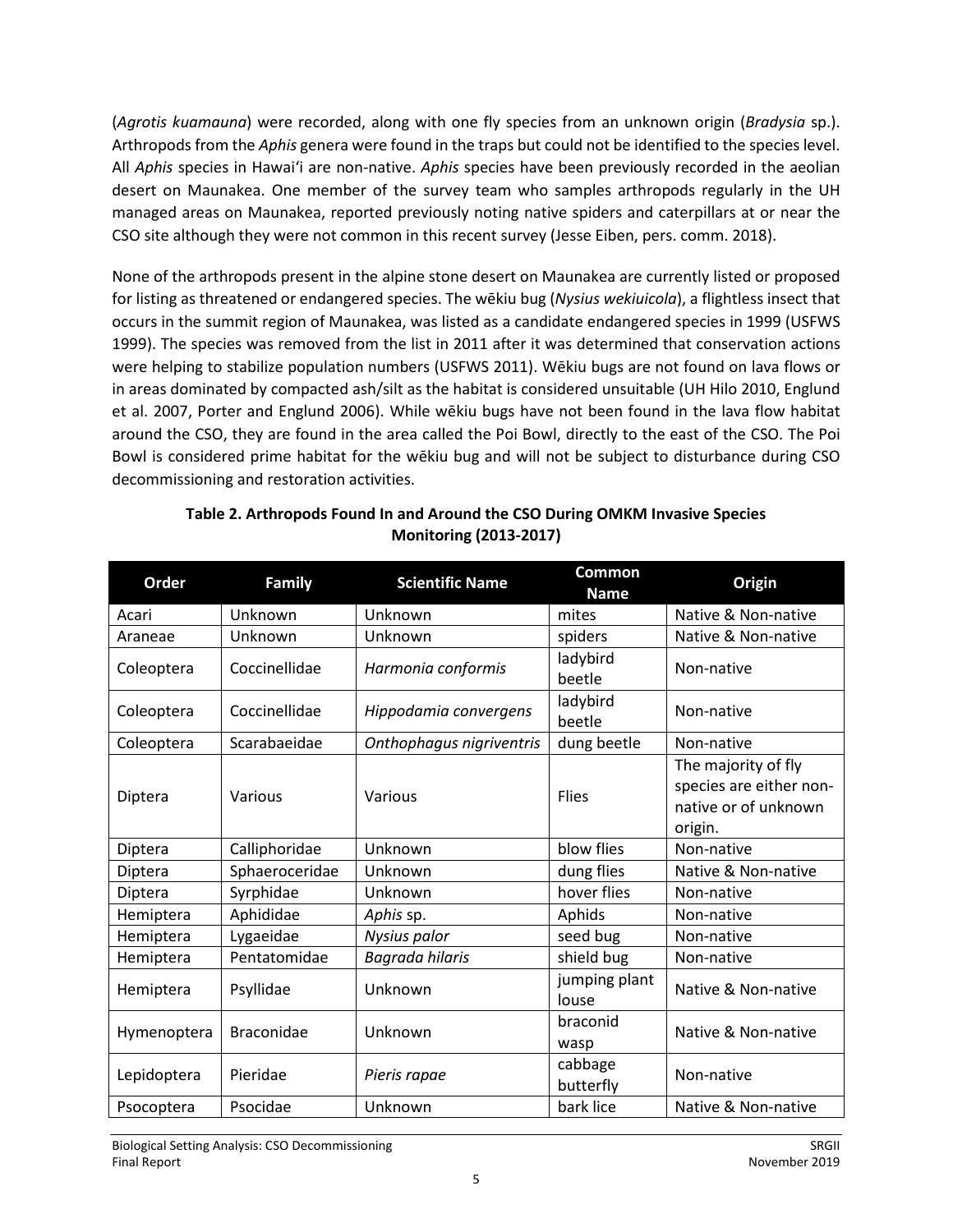| Order        | <b>Family</b>     | <b>Scientific Name</b> | <b>Common Name</b>              | Origin     |
|--------------|-------------------|------------------------|---------------------------------|------------|
| Araneae      | Lycosidae         | Lycosa hawaiiensis     | Hawaiian lycosid wolf<br>spider | Endemic    |
| Araneae      | Trachelidae       | Meriola arcifera       | spider                          | Non-native |
| Coleoptera   | Coccinellidae     | Hippodamia convergens  | convergens ladybird<br>beetle   | Non-native |
| Coleoptera   | Dytiscidae        | Rhantus gutticollis    | diving beetle                   | Non-native |
| Dermaptera   | Forficulidae      | Forficula auricularia  | European earwig                 | Non-native |
| Diptera      | Agromyzidae       | Phytomyza plantaginis  | leaf miner fly                  | Non-native |
| Diptera      | Calliphoridae     | Eucalliphora latifrons | blue bottle fly                 | Non-native |
| Diptera      | Ephydridae        | Hydrellia sp.          | ephydrid fly                    | Non-native |
| Diptera      | Phoridae          | Diplonevra peregrina   | humpbacked fly                  | Non-native |
| Diptera      | Sciaridae         | Bradysia sp.           | darkwinged fungus gnat          | Unknown    |
| Diptera      | Syrphidae         | Allograpta exotica     | hover fly                       | Non-native |
| Hemiptera    | Aphididae         | Aphis sp.              | Aphids                          | Non-native |
| Hemiptera    | Psyllidae         | Acizzia uncatoides     | jumping plant louse             | Non-native |
| Heteroptera  | Lygaeidae         | Neacoryphus bicrucis   | whitecrossed seed bug           | Non-native |
| Heteroptera  | Lygaeidae         | Nysius palor           | seed bug                        | Non-native |
| Heteroptera  | Miridae           | Coridromius variegatus | plant bug                       | Non-native |
| Heteroptera  | Nabidae           | Nabis capsiformis      | pale damsel bug                 | Non-native |
| Hymenoptera  | <b>Braconidae</b> | Apanteles sp.          | braconid wasp                   | Non-native |
| Hymenoptera  | <b>Braconidae</b> | Biosteres sp.(?)       | braconid wasp                   | Non-native |
| Hymenoptera  | Ichneumonidae     | Diadegma insulare      | Ichneumon wasp                  | Non-native |
| Hymenoptera  | Ichneumonidae     | Pristomerus spinator   | Ichneumon wasp                  | Non-native |
| Lepidoptera  | Noctuidae         | Agrotis kuamauna       | noctuid moth                    | Endemic    |
| Orthoptera   | Gryllidae         | Metioche vittaticollis | cricket                         | Non-native |
| Thysanoptera | Thripidae         | Frankliniella sp.      | Thrip                           | Non-native |

#### **Table 3. Arthropods Recorded Within the Project Area November/December 2018**

#### <span id="page-7-0"></span>**2.3.2 Birds and Mammals**

Two endangered birds, *'ua'u* (*Pterodrama sandwichensis* or Hawaiian petrel) and *'akē'akē* (*Oceanodroma castro* or band-rumped storm petrel), may utilize the alpine shrublands and grasslands on Maunakea, but there have been no recorded detections of birds or burrows in the vicinity of the CSO site. Although there are records of pigs and sheep occurring in the alpine stone desert, feral ungulates are not common as there are very few plants to browse. Rodents actively reproduce in the summit region and could be characterized as regularly encountered. The endangered *'ōpe'ape'a* (*Lasiurus cinereus semotus* or Hawaiian hoary bat) has not been detected in the vicinity of the CSO site, but may occur at high elevations. The presence of *'ōpe'ape'a* in the Lake Waiʻau area (~13,000 ft) is currently under investigation.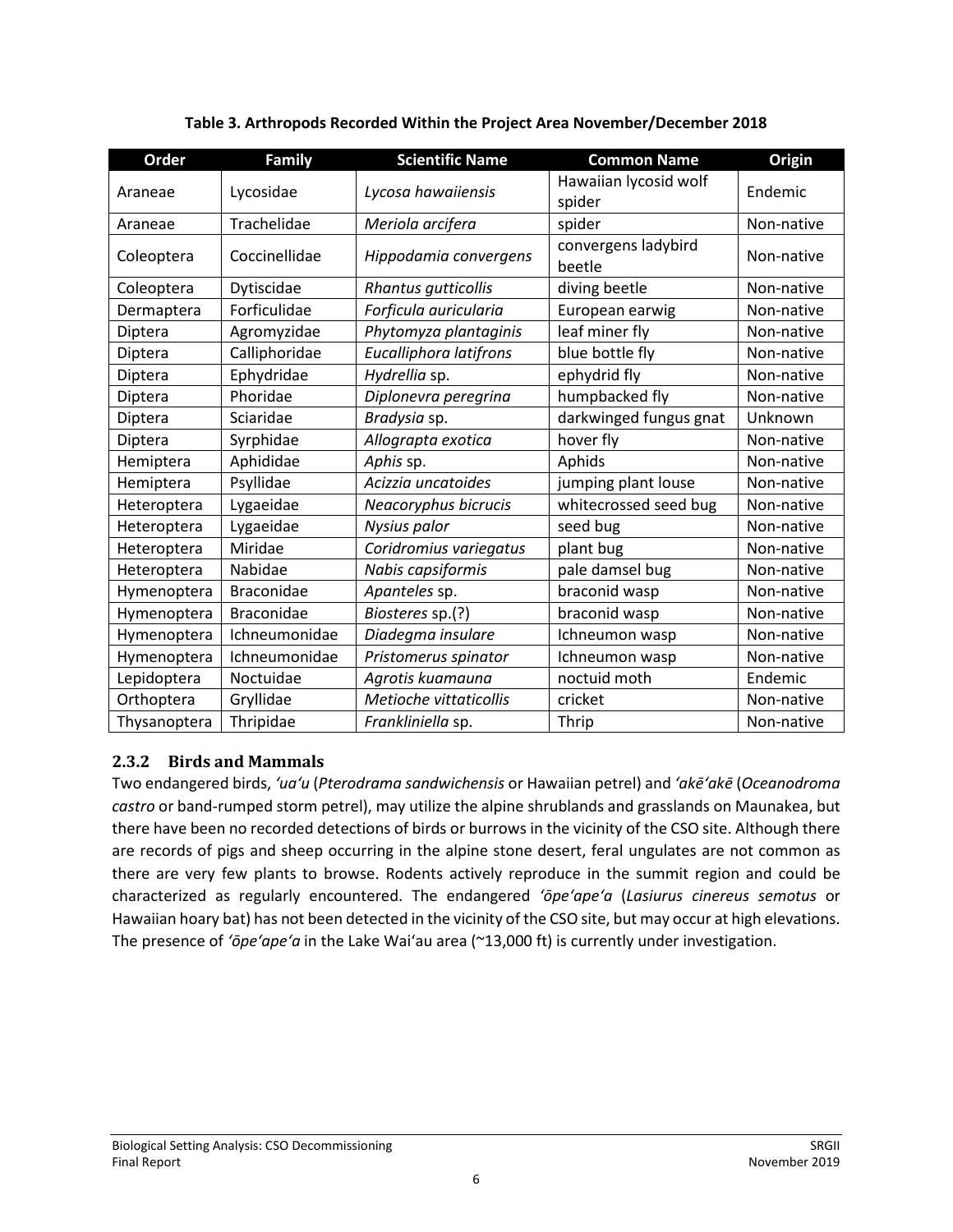# <span id="page-8-0"></span>**3 Habitat Enhancement and Restoration Activities**

The *Mauna Kea Comprehensive Management Plan* (CMP) requires observatories to develop a restoration plan in association with decommissioning (Ku'iwalu 2009). Site restoration will occur as part of the CSO decommissioning process. Moderate or full restoration is the desired goal. As defined by the *Decommissioning Plan for the Mauna Kea Observatories* (SRGII 2010):

- Minimal restoration is the removal of all man-made materials and grading of the site, leaving the area in a safe condition.
- Moderate restoration goes beyond minimal to include enhancing the physical habitat structure to benefit the native arthropod community.
- Full restoration would return the site to its original pre-construction topography, as well as restoring arthropod habitat.

Moderate restoration would be accomplished by using native material to backfill all cavities remaining after structures and furnishings are removed. Moderate restoration would involve some grading to enhance the physical habitat structure. Some fill placed during construction of the CSO that is not used to backfill cavities may be removed from the project site and stored at a nearby offsite location for later use. The goal of moderate restoration is enhancement of habitat to benefit the native arthropod community, not restoration of the site to pre-CSO topography.

Full restoration would return the site to its original pre-CSO topography and restore arthropod habitat. Full restoration would be accomplished by using native material to backfill all cavities remaining after structures and furnishings are removed, and grading the site. Full restoration would require removal of excess fill placed during construction of the CSO. Excess fill would be removed by means of a loader and dump trucks to an off-site stockpile location on the summit, most likely the Batch Plant Storage Area. Excess fill would be available for use during other decommissioning projects as needed.

Under either restoration scenario, a combination of active and passive restoration techniques would be used. Active restoration includes removal of all manmade features, backfilling holes and trenches, and placing and removing fill to restore the topography and surficial material of the site. Under full restoration, restored topography and surface materials would mimic site conditions just prior to the CSO construction to the extent possible. A topographic map dated January 21, 1983 represents the site prior to construction. A second topographic map dated November 24, 2015 depicts existing site conditions. The 2015 map, along with other documents, indicates that some earthen material moved during construction activities at the summit in this area (i.e. CSO, James Clerk Maxwell Telescope and potentially road work) was pushed into elongated piles. All fill material used for backfilling and finishing would come from the piles around parts of the site's perimeter. Geological analysis has confirmed that this fill is consistent with other material at the summit. The only non-native species present in the fill would be those that are already part of the existing environment. Estimates of the volume of earthen material needed to backfill and finish the site indicate more material is available than needed. This phase of the restoration process aims to create the topographic conditions that provide sufficient conditions for passive restoration of the biological community.

Passive restoration through natural recruitment of lichens, mosses, and vascular plants as well as the arthropod community is expected once the site has been topographically restored. No out-planting of native species is recommended as few plants were present prior to construction of the CSO, and sparse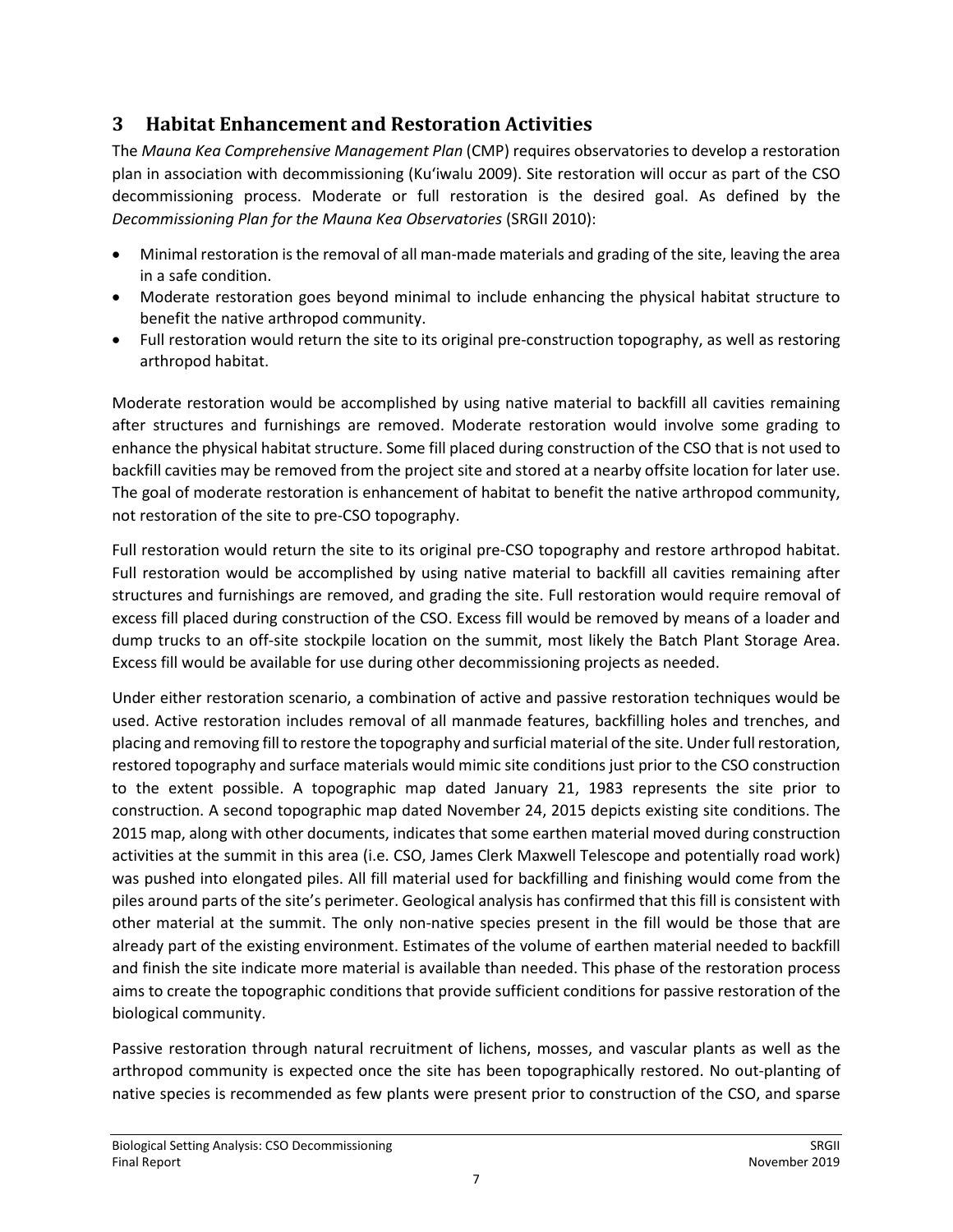plant populations are typical of lava flow habitat in the alpine stone desert. No transfer of arthropods, other than those already present in fill is recommended.

It is recommended that two points within the sub-lease footprint be selected for monitoring during the OMKM annual native/non-natives species monitoring program to evaluate if restoration goals are being achieved.

# <span id="page-9-0"></span>**4 Potential Effects**

Potential effects on biological resources would be same for all the deconstruction and restoration scenarios, except for a No Action Alternative. Under a No Action Alternative, biological resources would remain unimpacted, and both native and non-native species would continue to occupy the project footprint.

#### *Effects Common to All Action Alternatives*

Under all deconstruction and restoration scenarios lichens, mosses, and vascular plants present within the project footprint would be subject to disturbance and possible mortality as a result of heavy equipment use, and movement and placement of substrate fill. Adverse impacts include being crushed, buried, or covered in dust. Due to the sparse nature of lichens, mosses, and plants within the affected area and the presence of the same species on adjacent lands, the loss of some individuals does not represent a significant adverse effect nor does it represent a threat to the continued presence of these species on Maunakea. It is expected that lichens, mosses, and vascular plants would recolonize the site after removal of structures and placement of fill, as has been the case in other disturbed areas at the summit. Due to extreme environmental conditions at the summit, recolonization of disturbed areas takes longer than it does at lower elevations. Project protocols would be followed to minimize dust generation including using water to limit the amount of airborne dust and limiting activities during very windy conditions.

Under all deconstruction and restoration scenarios, invasive vascular plant species not currently present may be deposited either via wind or human activity and potentially grow in the newly disturbed areas. Mitigation measures and project protocols would be followed to prevent the establishment of any new invasive plant species. Significant adverse effects related to the introduction of new species of invasive vascular plants are not anticipated due to mitigation measures and extreme environmental conditions that prohibit rapid proliferation.

Under all deconstruction and restoration scenarios there will be some impacts to the arthropod habitat within the project footprint. Heavy equipment use can crush cinder and reduce the size and volume of voids beneath the ground surface, reducing habitat utilized by some native arthropod species. Mitigation measures and project protocols would be followed to minimize the amount of habitat disturbance. These include restricting all vehicles moving in and out of the CSO parcel and staging area to existing roads and driveways and establishing designated routes for large equipment travel when off-road travel must occur. Significant adverse impacts to arthropod habitat are not anticipated.

Under all deconstruction and restoration scenarios there would be some impacts to native and endemic arthropods. Some mortality to arthropods would occur due to use of heavy equipment and moving of substrate around the project footprint and from nearby areas. However, the level of mortality of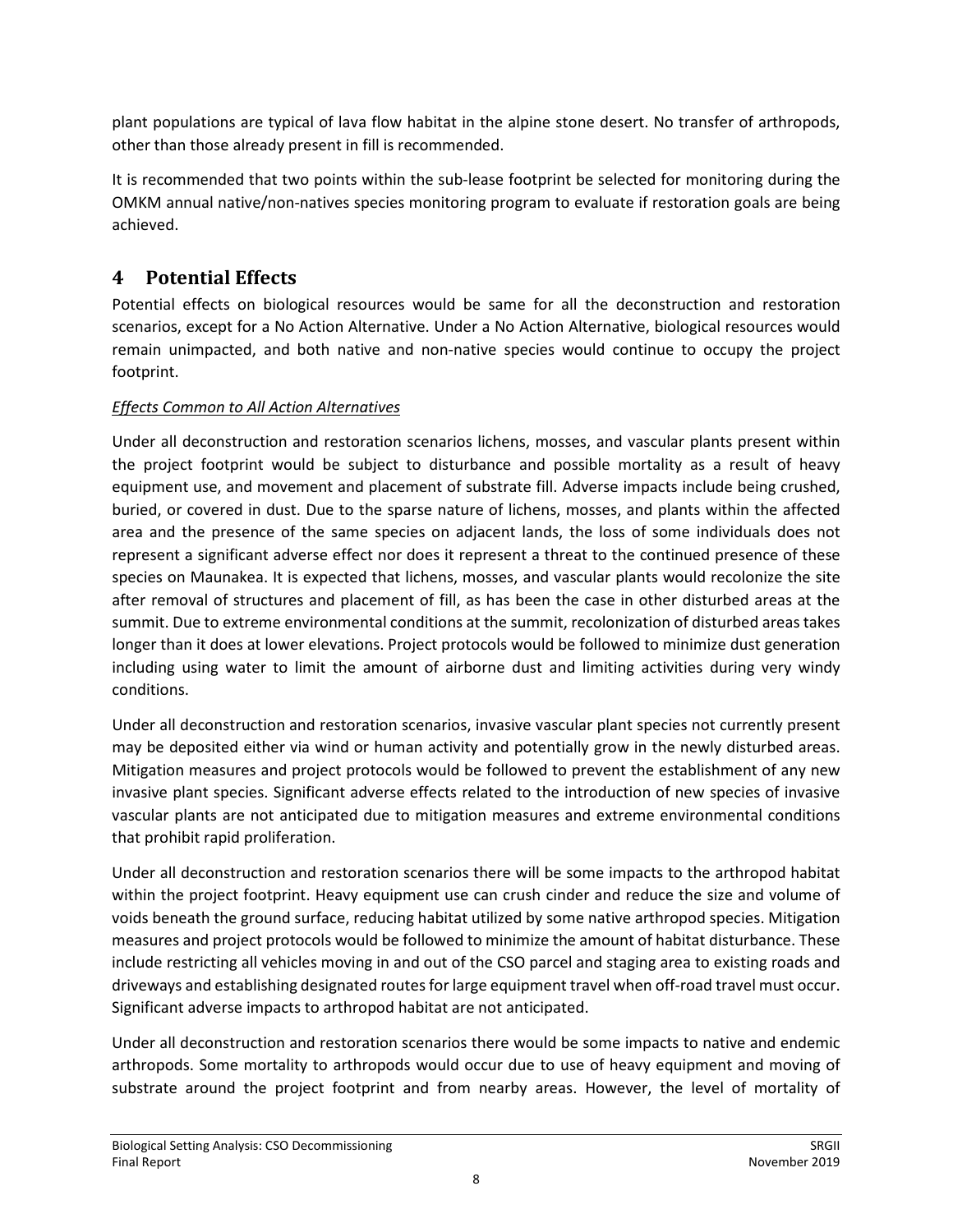arthropods is unlikely to significantly affect the metapopulation of any single native arthropod species within the Astronomy Precinct. The majority of arthropod species recorded at the CSO site are predominantly non-native. Arthropod surveys in areas around the summit have recorded the presence of native arthropods in many previously disturbed areas including around observatory structures, indicating a high likelihood of arthropods recolonizing the site after topographic restoration. Removal of the CSO would have no effect on the process of aeolian drift and thus would not diminish the food supply for resident arthropods. No adverse effects on wēkiu bugs would be anticipated as a result of the deconstruction and restoration activities as lava flows are not wēkiu bug habitat, and restoration activities would not require fill material to be taken from current wēkiu bug habitat. Significant adverse effects to the arthropod community due to CSO decommissioning activities are not anticipated.

The threat of importing new species of invasive arthropods must be considered under all deconstruction and restoration scenarios. However, there are several factors that minimize the likelihood of it happening in connection with decommissioning. Decommissioning involves bringing heavy machinery up to the summit to conduct the activities. There are no building materials or other similar construction items that would be transported from lower elevations on which invasive arthropods could "hitchhike" to the site. As detailed in the ISMP and the CSO decommissioning protocols, all heavy equipment, personal belongings, and vehicles must be cleaned at lower elevations before proceeding up the Maunakea Access Road, reducing the threat of introduction. Additionally, the extreme environmental conditions at the summit are not conducive for the establishment of most arthropod species not already present. The majority of new species of invasive arthropods that have been previously discovered at the summit were found dead. Extreme conditions limit the movement and potentially the reproduction of any new live arthropod species, providing opportunity for eradication. Mitigation measures and project protocols would be followed to prevent the establishment of any new invasive arthropod species. Significant adverse effects related to the establishment of new species of invasive arthropods are not anticipated due to mitigation measures and extreme environmental conditions.

Under all deconstruction and restoration scenarios there is the potential for biological organisms to be exposed to organic compounds (i.e. solids from cesspool) and inorganic chemicals (i.e. petroleum products) due to leaks from motorized equipment, decommissioning of the cesspool, or movement of substrate contaminated during previous hydraulic fluid leaks. Project protocols will detail how to avoid these impacts including installing BMPs to contain any spills, and proper use, storage, and disposal of all hazardous materials. The cesspool shall be removed along with solids present and any fill substrate polluted by cesspool contents. Solids would be tested for potential contaminants in order to determine what sanitary landfill they can be taken to for disposal. The empty cesspool site would be backfilled with native material from the site. In the event that it is unfeasible to remove some portion of cesspool solids, any residue present, and/or a portion of the cesspool rings, no significant adverse impacts to biological organisms are anticipated. Any remaining solids, residue, and/or portions of the cesspool rings would be buried underneath native material used to backfill the site. Any portion of the cesspool rings left would remain at the site where buried (would not move through the soil). Any solids or residue left onsite would be subject to decomposition, albeit very slowly due to the characteristics of the aeolian ecosystem. The only biological organisms likely to come in contact with any remaining solids, residue, and/or portion of the cesspool rings are invertebrates. Given that every effort will be made to remove as much material as possible and that any remaining material will occupy a very small amount of invertebrate habitat, if any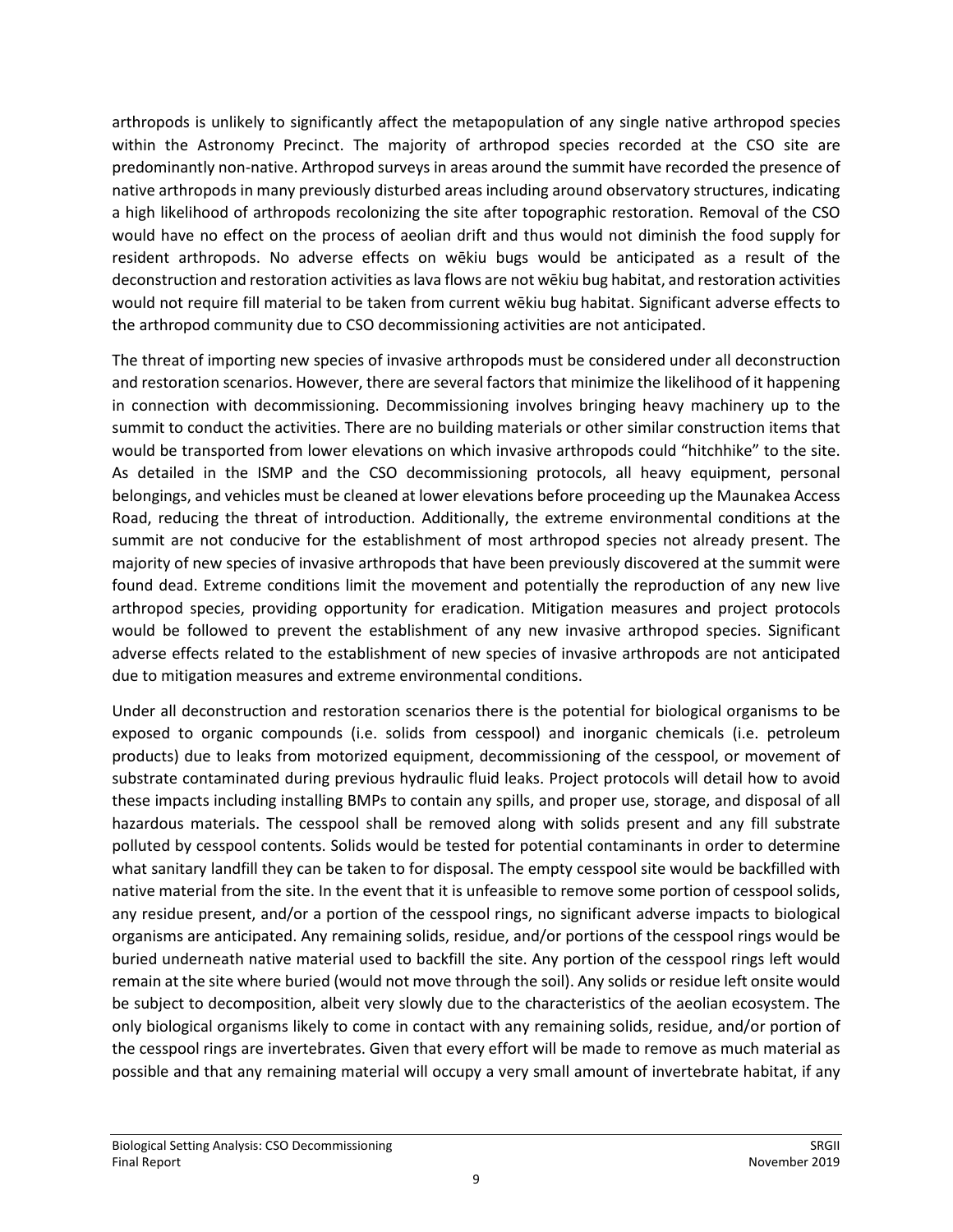(depending on depth), remains of solids, residue and/or portions of the cesspool rings do not represent a significant adverse impact.

A number of small hydraulic fluid leaks occurred at the CSO between 1990 and 2000 (SRGII 2009). These leaks were noted in the Phase I Environmental Site Assessment. Once the base of the CSO is removed, the substrate surrounding the building site would be tested for the presence of hydrocarbons as part of the Phase II Environmental Site Assessment. Any contaminated soil would be removed from the Astronomy Precinct, although none is anticipated as the fluid spills were contained to the cement pad around the observatory, were very small, and were cleaned up rapidly. Due to project protocols which would be followed, including the removal of any contaminated substrate from the Astronomy Precinct, no significant adverse impacts to biological organisms due to exposure to inorganic chemicals is anticipated.

Under all deconstruction and restoration scenarios adverse effects on native birds or mammals is highly unlikely, as none are known to frequent this part of the Science Reserve.

#### *Effects Limited in Scope to Specific Action Alternatives*

*Outbuilding*. Under a scenario where the outbuilding at the site is left in place, the effects common to all action alternatives would remain the same. The square footage of the area restored to natural conditions would be slightly lower. Existing impacts to biological organisms in the area around the outbuilding would remain.

*Infrastructure capping*. Under all alternatives the observatory foundation, including footers and slab, will be removed. Under the infrastructure capping scenario all underground utilities (water and electric) will be cut off and each line will be capped in place. Leaving the utility lines in place will not have any impact on biological resources.

# <span id="page-11-0"></span>**5 Protocols and Mitigation Measures for Protection of Biological Resources**

This section contains entry/exit protocols, operational protocols, and other measures to be incorporated into CSO decommissioning plans for the protection of biological resources at and near the site. As the target condition at the end deconstruction and restoration is topographic restoration of the site to facilitate passive recruitment of native lichens, mosses, vascular plants, and arthropods, these protocols and mitigation measures are mainly designed to avoid or decrease adverse impacts of decommissioning construction activities.

# <span id="page-11-1"></span>**5.1 Mandatory Training**

As required by the *Mauna Kea CMP*, all persons involved with construction activities, including planning, demolition, and site restoration, should participate in a mandatory training about the natural resources on Maunakea. All work will be performed in accordance with the principles and frequency established in the Maunakea User Orientation. The orientation must be repeated every three years. Any person not behaving in a manner consistent with the principles established in the Maunakea User Orientation will be required to leave the project site.

# <span id="page-11-2"></span>**5.2 Minimize Habitat Disturbance**

The rocks and cinder on the lava flow where the CSO is located are home to lichens, mosses, and endemic arthropods that can be adversely affected by disturbance, erosion, and dust. BMPs to minimize erosion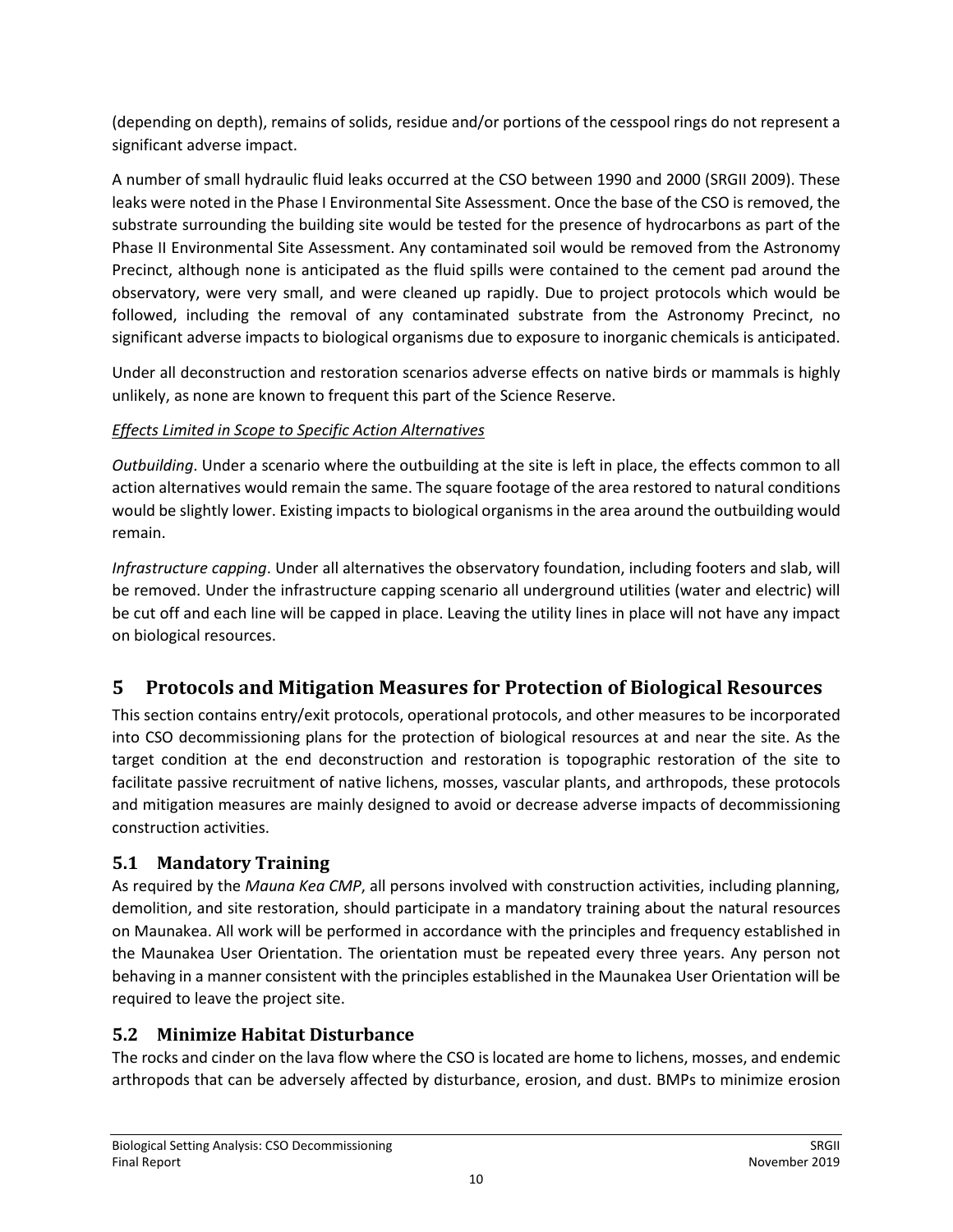and dust due to decommissioning activities will be employed. Disturbance should be minimized in the habitat surrounding the decommissioning site.

Minimize disturbance.

- Decommissioning activities will be limited to the CSO parcel and staging area to the greatest extent possible.
- All project materials will remain within the project site or staging area, and no cinder or other materials should be side-cast into adjacent habitat.
- Temporary fencing will be placed to ensure all project activities and material remain within the project site.
- Any necessary erosion control measures will be maintained in good condition throughout the duration of the project. Erosion control measures will be replaced if degradation is occurring.
- All vehicles moving in and out of the CSO parcel and staging area will use the existing roads and driveways.

Minimize dust generation and spread.

- Water will be applied to substrate to minimize dust generation during decommissioning activities. This includes fill operations where water will be applied directly to excavation sites and cinder fill.
- High winds can spread dust to surrounding habitat. Dust-generating activities will be suspended during high winds.

Establish designated routes for large equipment travel.

• The travel routes for distribution of substrate fill will be well planned prior to collection. This includes routes to be used to back fill the CSO site as well as routes to be used to stockpile any excess fill off site.

# <span id="page-12-0"></span>**5.3 Avoid Introduction of Non-native Species**

Introduction of non-native species is one of the main concerns associated with bringing in materials and equipment for decommissioning activities. Avoiding introduction of non-native invertebrates and plant species is a high priority due to the threat they present to native invertebrates and their habitat at or near the summit. Ants are especially threatening, and their introduction should be strictly prevented. Introduced plants can change the microhabitat conditions if they become established, thereby facilitating the establishment of other non-native species.

All Standard Operating Procedures (SOP) detailed in the *Maunakea Invasive Species Management Plan* (ISMP) will be followed to prevent the introduction of new invasive species as well as the spread of existing invasive species (Vanderwoude et al. [2](#page-12-1)015).<sup>2</sup>

As detailed in ISMP SOP 01 and SOP 02:

• Personal belongings and vehicles are to be cleaned and inspected by the operator prior to arrival at the Saddle Road / Maunakea Access Road junction. The operator of any personal vehicle must remove any plant, animal, or earthen material (i.e. weed seeds, ants, soil, mud, food scraps), that might harbor invasive animals or plant seeds.

 $\overline{\phantom{a}}$ 

<span id="page-12-1"></span><sup>2</sup> The *Maunakea ISMP* and SOP can be viewed online at [http://www.malamamaunakea.org/environment/invasive](http://www.malamamaunakea.org/environment/invasive-species)[species](http://www.malamamaunakea.org/environment/invasive-species)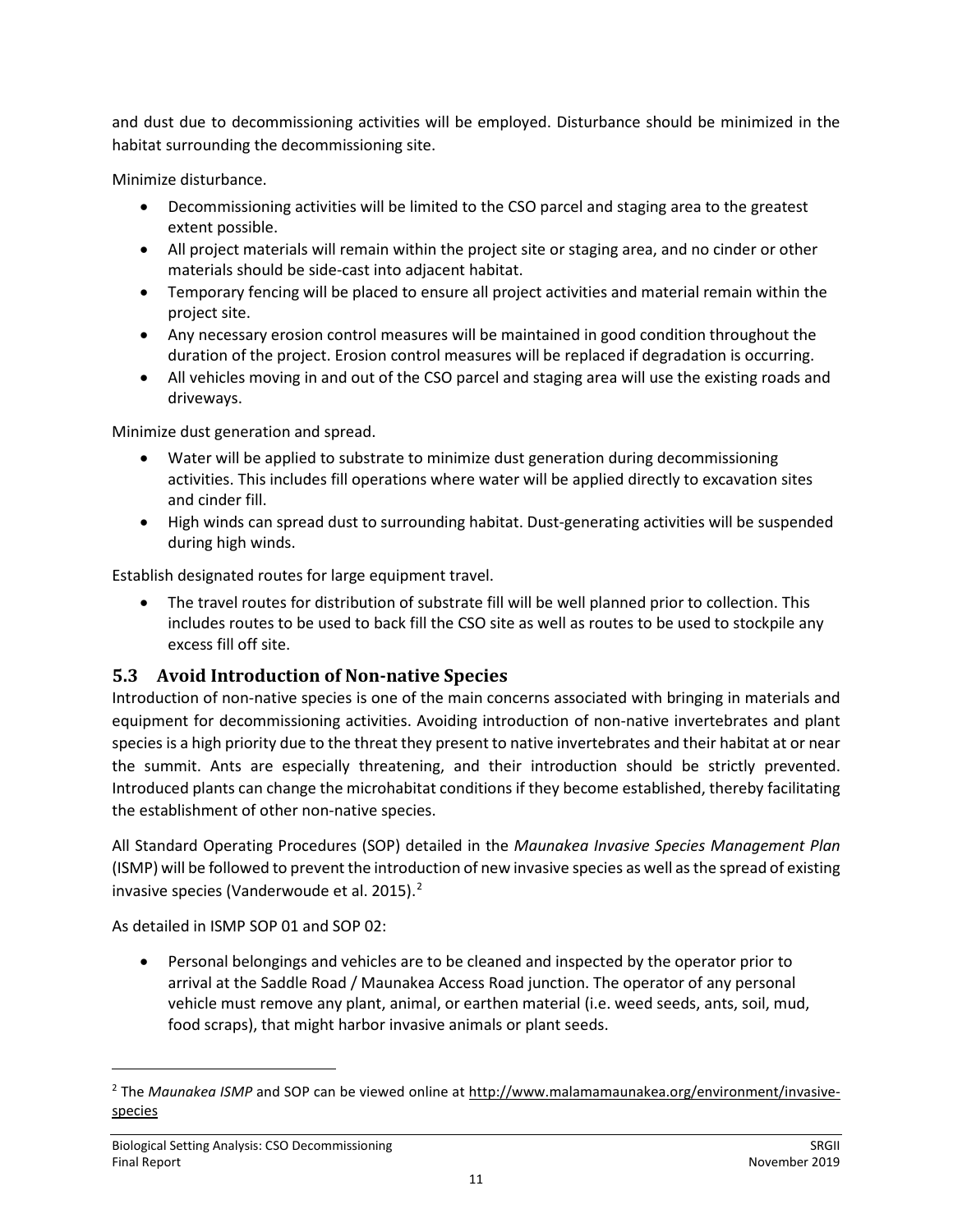- Heavy equipment brought to Maunakea must be free of large deposits of soil, dirt, and vegetation debris that may harbor alien arthropods and weed seeds.
- Pressure-wash and/or otherwise remove alien arthropods and weed seeds from all equipment and materials before moving them from lower elevations and up the Maunakea Access Road. This cleaning can be done in baseyards in Hilo or Waimea before continuing up Saddle Road.
- Inspect large trucks, tractors, and other heavy equipment before proceeding up Maunakea Access Road. All large deliveries and vehicles and heavy equipment will be inspected by a DLNRapproved biologist for the presence of invasive invertebrates and/or weed seeds. Inspections will be performed below the Saddle Road junction prior to arrival at the project site. Any deliveries or vehicles or equipment found to have weed seeds or invasive invertebrates will be refused entry until deemed clear, at the contractor's expense.

CSO buildings targeted for demolition should be free of invasive species prior to deconstruction.

• OMKM will place traps inside the CSO facility a few weeks before decommissioning activities begin to confirm that there are no new invasive species present that may be released during deconstruction. Any invasive species present will be eradicated prior to decommissioning activities.

#### <span id="page-13-0"></span>**5.4 On-site Material Storage and Disposal**

Equipment, materials, and trash being stored on site during the deconstruction process can be displaced by high winds or serve as an attractant to non-native species, both of which can possibly cause damage to biological resources.

Store loose tools and small equipment so that they do not damage resources.

• Loose tools or small equipment will not be left unattended and will be properly stored at the end of each day.

Secure deconstruction debris so that it does not damage resources.

- Cover deconstruction trash containers tightly to prevent construction waste from being dispersed by wind.
- Cover deconstruction materials stored at the site with tarps, or anchored them in place, so they are not susceptible to movement by wind.
- Collect any deconstruction materials and trash blown into surrounding habitat, with a minimum of disturbance and as soon as possible following dispersal.
- Ensure all deconstruction waste materials and trash receptacles are secured at the end of each day.
- All deconstruction waste material will be removed from the site and properly disposed of.

Secure personal trash so that it does not damage resources or attract non-native species.

- Outdoor trash receptacles will be provided for ready disposal of lunch bags, wrappers, and other personal trash. These receptacles will be secured to the ground, have attached lids and plastic liners, and be collected frequently to reduce food availability for alien predators.
- All perishable items including food, food wrappers, and containers, etc. will be removed from the site at the end of each day and properly disposed of.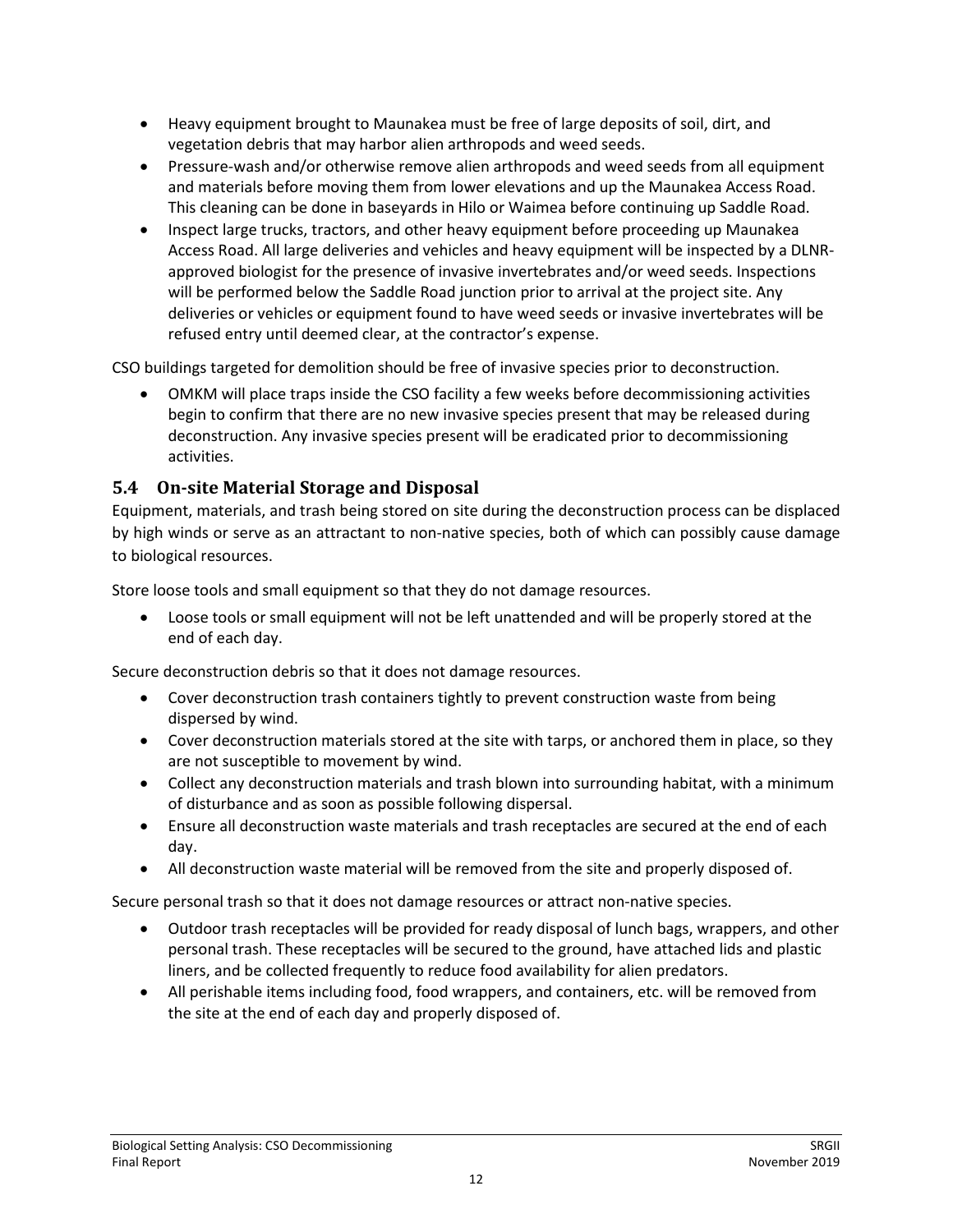Avoid, and if necessary, contain spills.

- Oil spills and other contaminating events have occurred at observatories in the past. While these spills have always been contained immediately and have not resulted in serious ecological damage, care must be taken to avoid any spills.
- Install BMPs to contain any spills of hydraulic fluid or other chemicals during decommissioning.
- Install BMPs to ensure petroleum products from large equipment will not drip onto the ground while in use or in storage.
- The project staff and contractors will keep a log of hazardous materials brought on-site and follow Federal guidelines specifying the use and disposal of oil, gasoline, dangerous chemicals, and other substances used during decommissioning activities.
- Report spills immediately to a designated project representative and the proper authorities.
- Contain and clean all spills following appropriate protocols.
- Equipment will not be cleaned on-site.

### <span id="page-14-0"></span>**5.5 Monitoring for Invasive Species**

Monitor the construction site and staging areas to detect new introductions of non-native arthropod and plant species. Should any new non-native arthropod or plant introductions be detected during monitoring, the current rapid response plan detailed in the ISMP would be followed to reduce adverse impacts. Nonnative species of highest concern and plausible control methods are listed in the ISMP.

- Conduct monthly monitoring for invasive species at the site throughout the decommissioning process.
- Conduct quarterly monitoring for invasive species, as part of OMKM's monitoring of existing observatories, for a period of three years post project completion.<sup>[3](#page-14-1)</sup>
- Should the outbuilding remain on-site, it should be monitored during OMKM's quarterly monitoring of observatories as long as the facility remains.
- Should a new invasive species be detected, a rapid response plan would be followed.
	- $\circ$  New invasive plant species would be hand pulled, bagged, and disposed of off-site.
		- $\circ$  If a new species of invasive arthropod is detected, additional traps would be set in the area surrounding the detection location. Additional traps would be used both to determine the size of population and the area occupied as well as serve as a method of potential eradication. Should the species prove to be persistent, DLNR DOFAW would be notified and coordination for eradication would be conducted under DLNR authority and rules. SOPs for monitoring and rapid response detailed in the ISMP would be followed: [\(http://www.malamamaunakea.org/uploads/environment/MKISMP/SOPC\\_Invertebrate](http://www.malamamaunakea.org/uploads/environment/MKISMP/SOPC_Invertebrate_ThreatIDCollectionProcessGuide.pdf) [\\_ThreatIDCollectionProcessGuide.pdf](http://www.malamamaunakea.org/uploads/environment/MKISMP/SOPC_Invertebrate_ThreatIDCollectionProcessGuide.pdf) and

[http://www.malamamaunakea.org/uploads/environment/MKISMP/MaunakeaInvasiveS](http://www.malamamaunakea.org/uploads/environment/MKISMP/MaunakeaInvasiveSppMgmtPlan_PCSUTechR_v191.pdf) [ppMgmtPlan\\_PCSUTechR\\_v191.pdf\)](http://www.malamamaunakea.org/uploads/environment/MKISMP/MaunakeaInvasiveSppMgmtPlan_PCSUTechR_v191.pdf).

 $\overline{\phantom{a}}$ 

<span id="page-14-1"></span><sup>3</sup> A monitoring period of three years is required per the *Decommissioning Plan for the Maunakea Observatories* (SRGII 2010).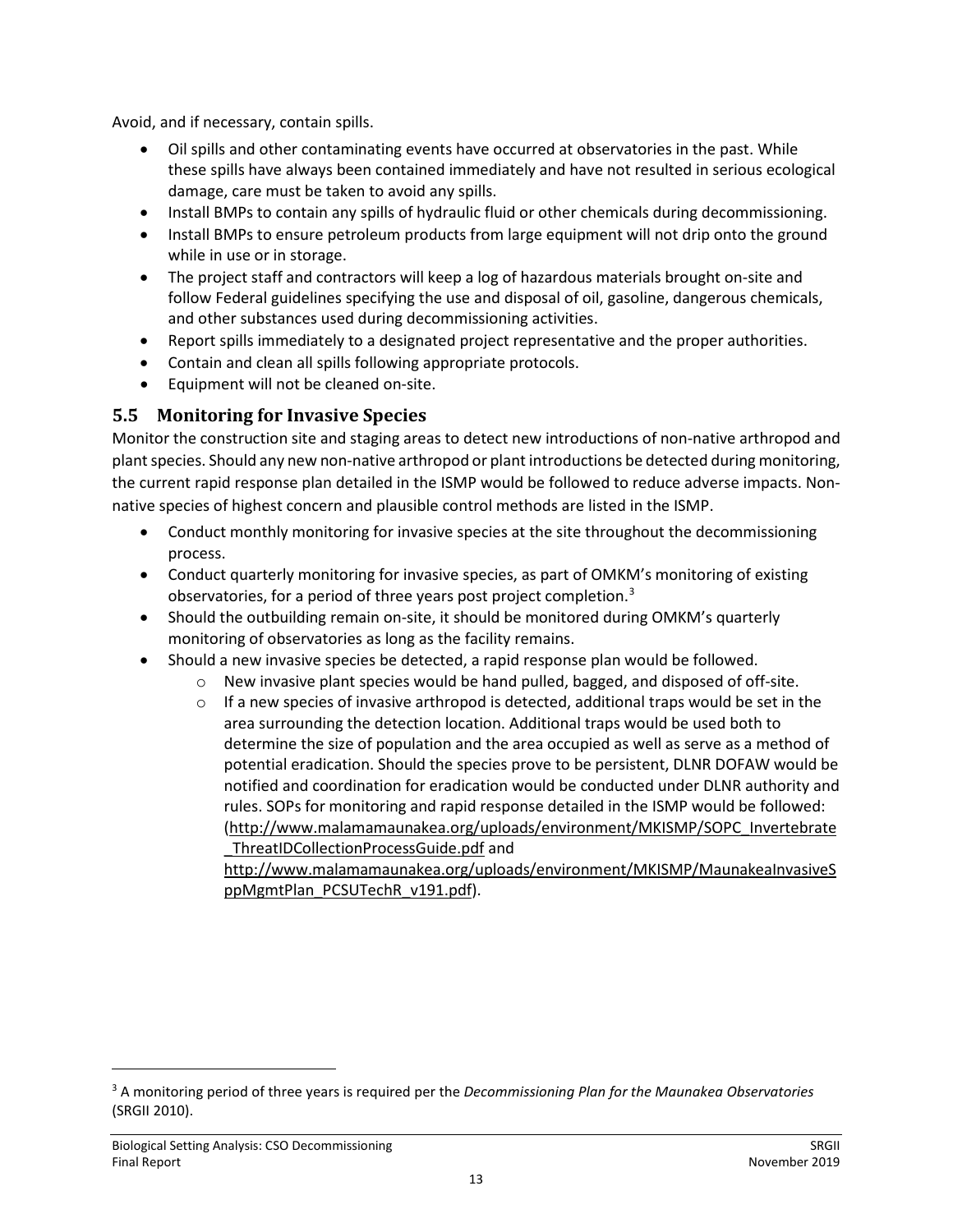#### <span id="page-15-0"></span>**6 References**

Aldrich, P. 2005. *Biological Information for Mauna Kea*. Prepared for the Office of Mauna Kea Management by Patrick Aldrich, Zoology Department, University of Hawai'i, Honolulu, HI.

Berryman, S. and C.W. Smith. 2011. *Lichen and Bryophytes of Mauna Kea Within the TMT Footprint and Impact Area Summit of Mauna Kea*. December.

Char, W.P. 1999. *Botanical Resources, Mauna Kea Summit*. Appendix G of Mauna Kea Science Reserve Master Plan. Honolulu, HI.

Englund, R.A., A.E. Vorsino and H.M. Laederich. 2007. *Results of the 2006 Wekiu Bug (Nysius wekiuicola) Surveys on Mauna Kea, Hawai'i Island*. Final Report. Prepared for Office of Mauna Kea Management. Hawaii Biological Survey Report 2007-03. Hawaii Biological Survey, Bishop Museum Honolulu, HI.

Gerrish, G. 2011. *Botanical Baseline Survey of the University of Hawai'i's Managed Lands on Mauna Kea*. Prepared for Office of Maunakea Management. August.

Group 70. 1982. *A 10-Meter Telescope for Millimeter and Submillimeter Astronomy at Mauna Kea, Hamakua, Hawaii, California Institute of Technology, Final Environmental Impact Statement*. August.

Howarth, F.G. and F.D. Stone. 1982. *An assessment of the arthropod fauna and aeolian ecosystem near the summit of Mauna Kea, Hawai'i*. Prepared for Group 70, Honolulu, Hawai'i. 18 pp.

Medeiros, M. 2019. *Biological Inventory and Assessment Report, Fall 2018. Caltech Submillimeter Observatory, Maunakea, Hawaii*. Prepared for Sustainable Resources Group Intn'l, Inc. January.

Kirkpatrick, J. and F. Klasner. 2015. *2013 Invasive Species and Native Arthropod Monitoring Report*. Office of Maunakea Management.

Ku'iwalu. 2009. *Mauna Kea Comprehensive Management Plan*. Prepared for University of Hawai'i. April.

Office of Maunakea Management (OMKM). Unpublished data 2014-2018. Standard Operating Procedure 10, *Invasive Invertebrate Early Detection Surveys of Facilities.*

Office of Maunakea Management (OMKM). Unpublished data 2014-2018. Standard Operating Procedure 12, *Maunakea Science Reserve Early Detection Arthropod & Vegetation Surveys.*

Porter, S.C. and R.A. Englund. 2006. *Possible geologic factors influencing the distribution of the Wekiu Bug on Mauna Kea, Hawaii*. Hawaii Biological Survey Report 2006-031. Prepared for the Office of Mauna Kea Management by S.C. Porter and R.A. Englund, Hawaii Biological Survey, Bishop Museum Honolulu, HI.

Smith, C.W., W.J. Hoe and P.J. O'Conner. 1982. *Botanical Survey of the Mauna Kea summit above 13,000 feet*. Prepared for Group 70. October.

Sustainable Resources Group Intn'l, Inc. 2009. *Natural Resources Management Plan for the UH Management Areas on Mauna Kea. A Sub-Plan of the Mauna Kea Comprehensive Management Plan*. September.

Sustainable Resources Group Intn'l, Inc. 2010. *Decommissioning Plan for the Mauna Kea Observatories. A Sub-Plan of the Mauna Kea Comprehensive Management Plan*. January.